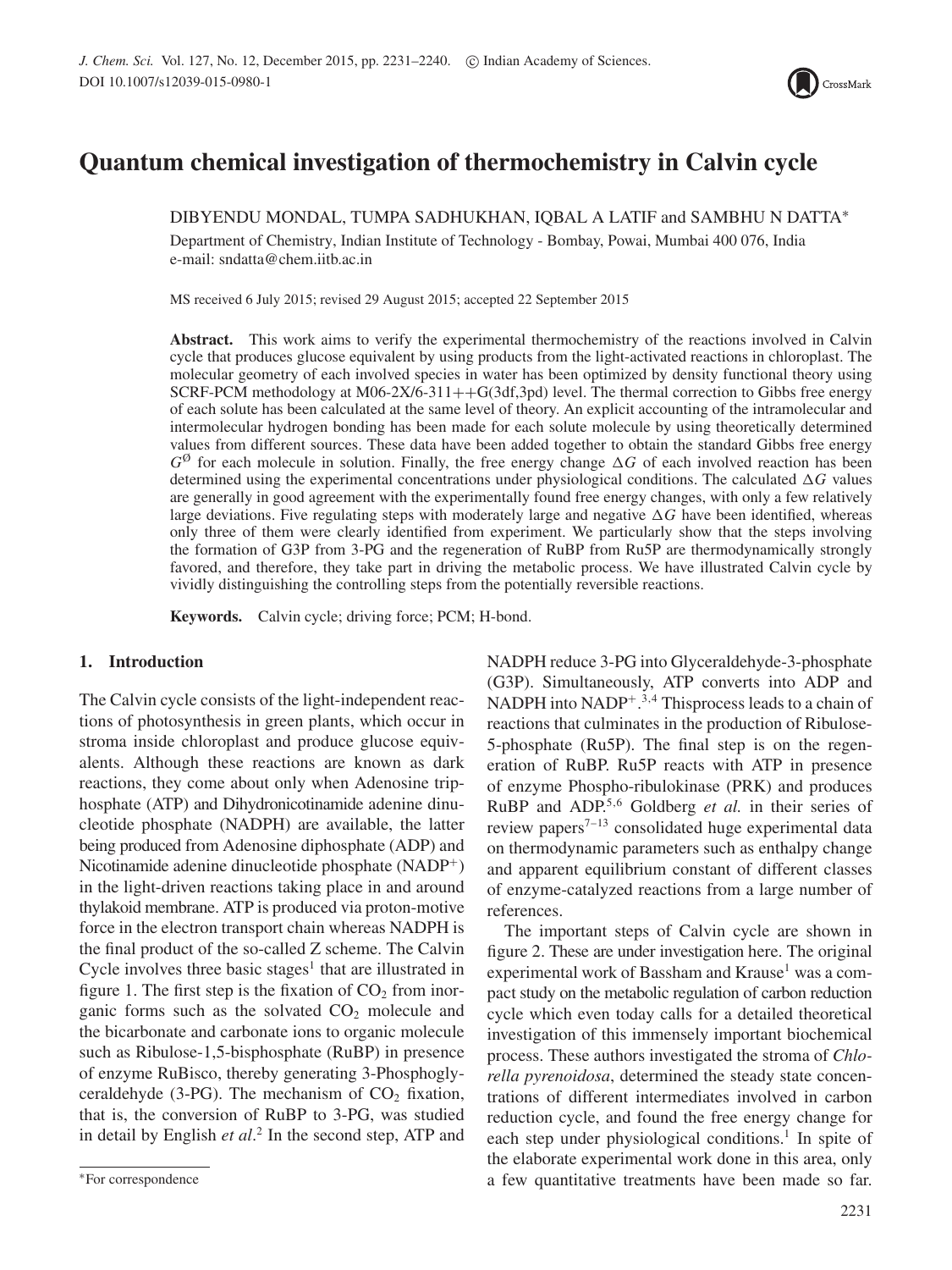

**Figure 1.** Schematic representation of Calvin Cycle.

Alberty has discussed a method to estimate standard transformed formation energies from the experimental data on 53 biochemical reactants.14 Leskovac *et al.* have used the data from the work by Alberty and Goldberg *et al.* estimated the free energy change for 19 enzymatic reactions corresponding to the reactions taking place in Calvin cycle and pentose phosphate pathway, under standard conditions at different pH, 25◦C and for ionic strength  $0.25$  M.<sup>15</sup> Both developments have been in general at the level of the "classical" physical chemistry and in particular in solution chemistry. A systematic theoretical determination of the free energy change for each involved reaction under physiological conditions is lacking, though it can generate a better understanding of the biochemical process. This has motivated the present work on quantum chemical calculation of free energy changes for the steps involved in Calvin cycle.



**Figure 2.** Steps in Calvin Cycle that are under investigation in the present work. **3-PG**: 3-phosphoglycerate; **ADP**: Adenosine diphosphate; **ATP**: Adenosine triphosphate; **NADPH**: Dihydronicotinamide adenine dinucleotide phosphate; **DHAP**: Dihydroxyacetone phosphate; **E4P**: Erythrose-4-phosphate; **ALD**: Fructose-1,6-bisphosphate aldolase; **FBPase**: Fructose-1,6-biphosphatase; **F-1,6BP**: Fructose-1,6-bisphosphate; **F6P**: Fructose-6-phosphate; **G3P**: Glyceraldehyde-3-phosphate; **GAPDH**: Glyceraldehyde-3-phosphate dehydrogenase; **NADP**+: Nicotinamide adenine dinucleotide phosphate; **Pi**: Orthophosphate; **PGK**: Phosphoglycerate kinase; **PRK**: Phosphoribulokinase; **RPI**: Phosphoriboisomarase; **R5P**: Ribose-5-phosphate; **Ru5P**: Ribulose-5-Phosphate; **RuBP**: Ribulose-1,5-bisphosphate; **RPE**: Ribulose-5-Phosphate-3-Epimerase; **RuBisCO**: Ribulose-1,5-bisphosphate carboxylase; **Su-1,7BP**: Sedoheptulose-1,7-bisphosphate; **Su7P**: Sedoheptulose-7-phosphate; **SBPase**: Sedoheptulose-1,7-biphosphatase; **TIM**: Triosephosphateisomerase; **TKL**: Transketolase; **Xu5P**: Xylulose-5-phosphate.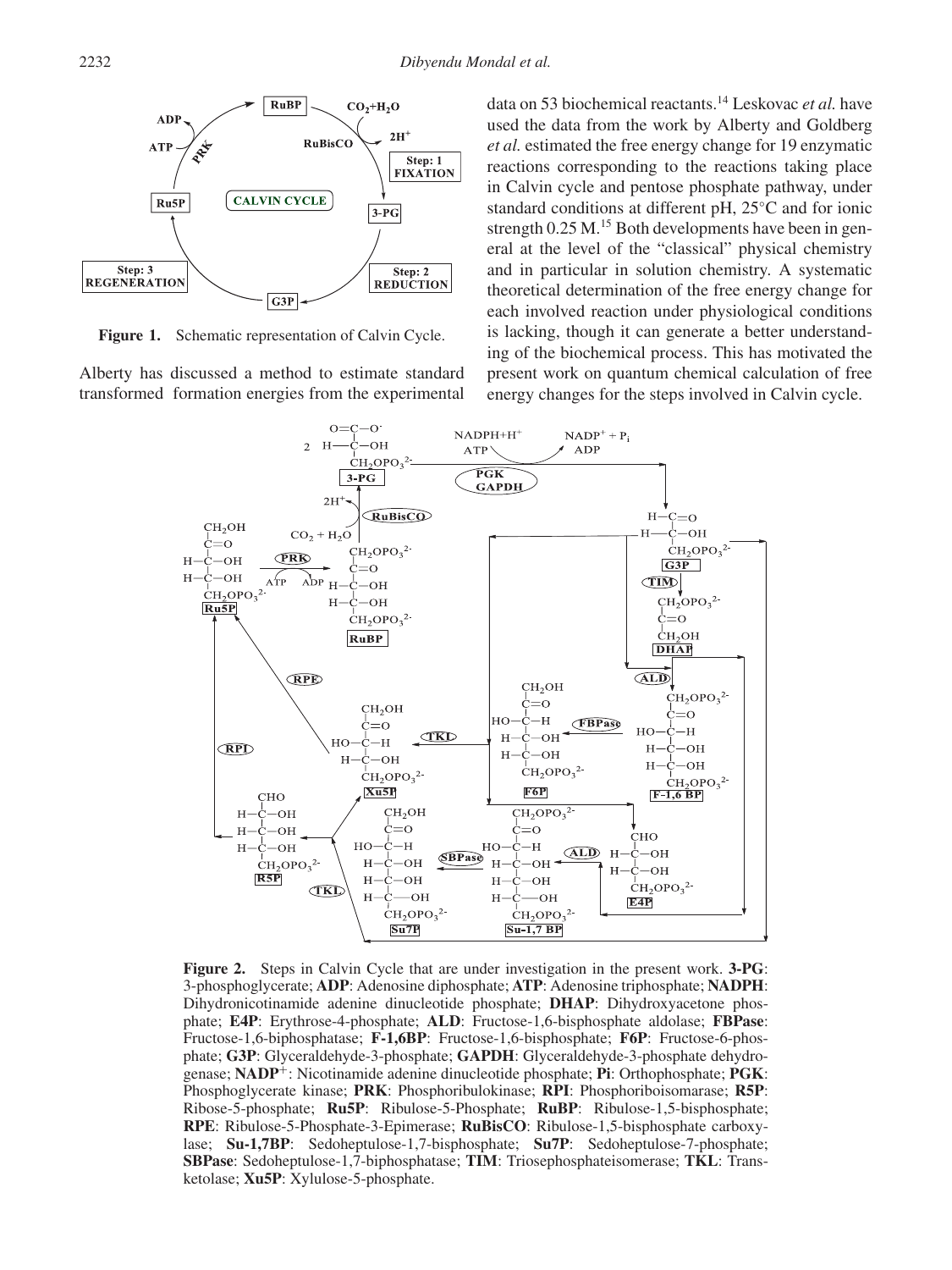Our main objective is to verify the free energies determined by Bassham and Krauseby using quantum chemical methods. We have worked especially with density functional theory (DFT). The calculated data are important not only because they provide a justification of the processes to be spontaneously taking place *in vivo* as discussed by Bassham and Krause,<sup>1</sup> but also as these and some other data can be used to successfully estimate the rate of production of glucose equivalent in  $C_4$  plants as discussed in references<sup>16–19</sup>. The present work has been designed as follows. First, we have quantum chemically calculated the Gibbs free energy  $(G<sub>tot</sub>)$ for the concerned species in an aqueous medium. In the second step of our work, we have added corrective terms to explicitly account for hydrogen bonding. This generates an estimate of the standard Gibbs free energy of the solvated species. In the third step, the free energy of each reaction has been determined at the "steady state" concentrations of  $ref.1$  We have shown that to within  $\pm 2$  kcal mol<sup>-1</sup>, the calculated free energy of each reaction is in agreement with the steady state free energy change reported in ref.<sup>1</sup> Exceptions have been noted only in a few cases.

#### **2. Methodology**

The initial structure for each molecule has been taken from NCBI's PubChem (http://dx.doi.org/10.1016/ S1574-1400(08)00012-1).20 The chosen PubChem CID's (also available from https://www.pubchem.ncbi. nlm.nih.gov) are as follows: 25245548 (for 3-PG), 2479 4350 (G3P), 4643300 (DHAP), 84951 (F1,6BP), 69507 (F6P), 5459820 (Xu5P), 5459862 (E4P), 164735 (Su-1,7BP), 46878379 (Su7P), 77982 (R5P), 21144996 (Ru5P), 23615473 (RuBP), 5461108 (ATP), 6022 (ADP), 15983949 (NADPH) and 15938972 (NADP+). The ionized forms were prepared by abstracting  $H^+$ from the acidic groups. In order to study the thermodynamics of each step at the molecular level, we have carried out density functional theory (DFT) based calculations on the involved species. As the dark reactions take place in the aqueous phase of stoma, the effect of solvent has been considered by relying on the Self-Consistent Reaction Field (SCRF) method. More explicitly, we have used the Polarizable Continuum Model (PCM) while employing the dielectric constant 78.39 for the solvent (water). This model takes care of both Born free energy of charge-dielectric interaction and Onsager free energy of dipole-dielectric interaction.

Each geometry optimization and thermal energy calculation has been done with the time-tested meta-GGA hybrid functional M06-2X.<sup>21,22</sup> The M06-2X functional has a large amount (54%) of the Hartree-Fock exchange and is known to produce quality data for thermochemistry. It also has an s6 scaling factor of 0.06 for Grimme's long-range dispersion correction<sup>21,23–26</sup> which makes it ideal for usage in calculation on organic molecules with long hydrocarbon chains or backbones. A small discussion was given on the merit of M06-2X over other functional in one of our previous publications.<sup>27</sup> The basis sets 6-311G(d,p), 6-311++G(d,p) and  $6-311++G(3df,3pd)$  have been successively used for the optimization of molecular geometry. Gaussian 09 (G09) suite of programs has been used for the quantum chemical calculations.<sup>28</sup>

Quantum chemically calculated free energy of solvated species can be represented by

$$
G_{tot} = E_{PCM} + G_{thermal} \tag{1}
$$

Where  $E_{PCM}$  and  $G_{thermal}$  are the electronic energy of the molecule in solution and the thermal correction to the free energy of the solvated species, respectively. The quantity  $G_{thermal}$  is obtained from the calculation of rotational characteristics and vibrational frequencies in G09. It consists of statistical mechanical sums of translational, rotational and vibrational energies of the solvated molecule, the *PV* term, and the contributions from statistical thermodynamically calculated translational, rotational and vibrational entropies, all incorporated in Gaussian code.

As PCM visualizes the system to be immersed in a dielectric continuum, the explicit correction due to hydrogen bonding  $(G_{H\textrm{-}bond})$  is missing from  $G_{tot}$ . Therefore, the standard free energy of the solvated species is written as,

$$
G^{\emptyset} = G_{tot} + G_{H\text{-bond}}
$$
 (2)

Different types of hydrogen bonding corrections can be collected from theoretical sources. Using these data, the net hydrogen bonding corrections can be estimated from the optimized molecular structures of the species in solution, and  $\Delta G^{\emptyset}$  per molecule can be determined.

The net free energy change of a reaction is given by,

$$
\Delta G = \Delta G^{\emptyset} + kT \ln Q \tag{3}
$$

per molecule where *Q* is the reaction quotient. The latter quantity can be easily obtained from the observed steady state concentrations given in  $ref<sup>1</sup>$ . The saturated concentration of carbon dioxide has been taken from Dodd's work.<sup>36</sup> This completes the method of calculating  $\Delta G$  under the experimental (physiological) conditions.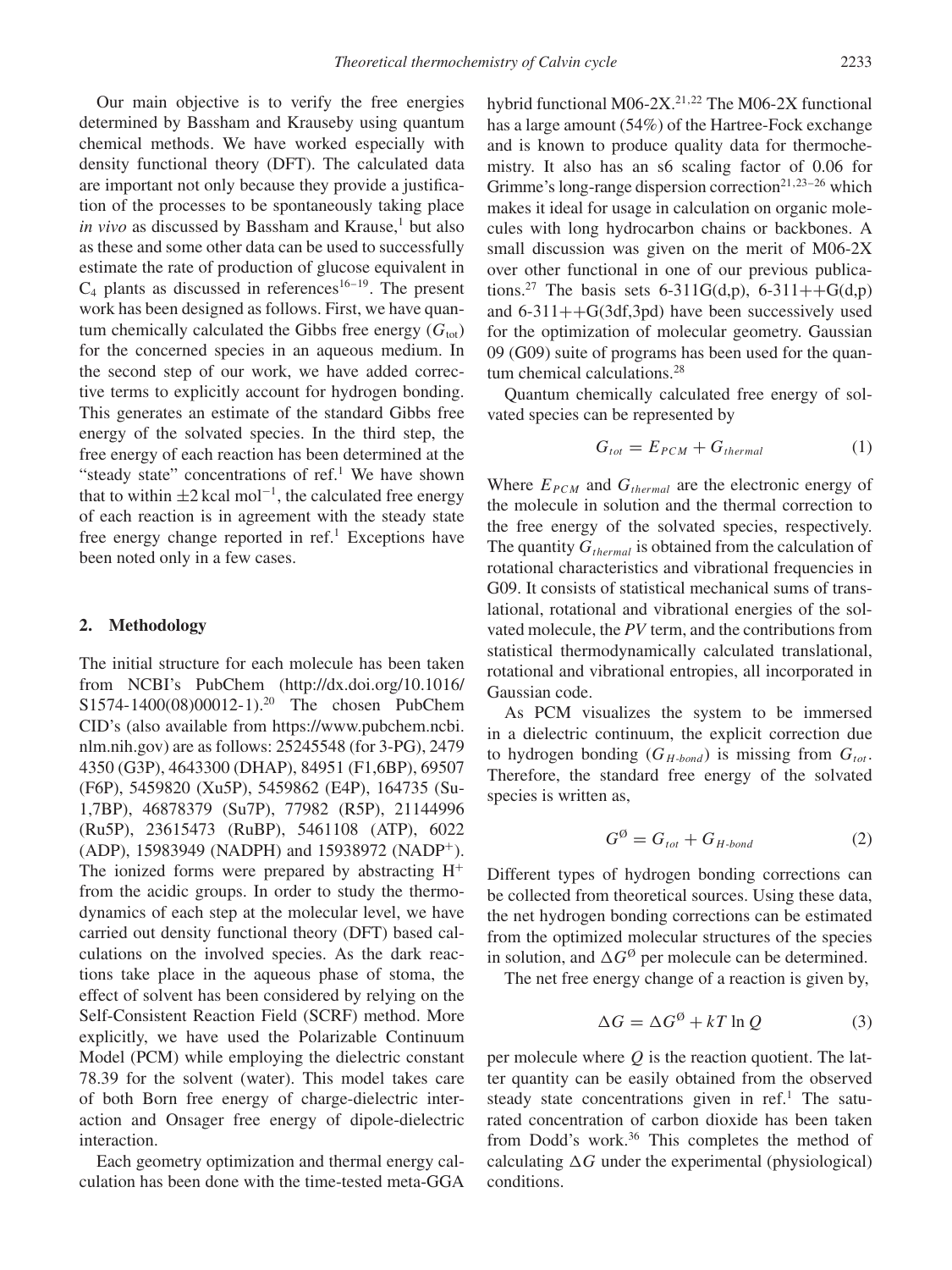# **3. Results and Discussion**

The optimized structures for the involved species in an aqueous medium are shown in figures 3 and 4. As we have used the ionized forms of the molecules, and because the species have been considered to be solvated, the optimized structures are generally quite different from the crystal structures of PubChem. Figures 3 and 4 show the optimized structures of the molecules in water. These are generally folded conformations, even for the smaller species like 3-PG, G3P, DHAP and E4P.

Because of their largeness, the molecular geometries of NADPH and NADP+ have been found using functional M06-2X with 6-311++ $G(d,p)$  basis set, and the same are illustrated in figure 3. From the computed PCM energies and thermal corrections to the free energy values, we have obtained the  $G_{tot}$  of Eq. (1). The optimized structures for all other solute molecules have been determined using a much larger basis set, that is, at UM06-2X/6-311++ $G(3df,3pd)$  level. These are exhibited in figure 4. Total PCM energy calculated for each solvated molecule and the thermal correction to the corresponding free energy are given in table 1.

Next, our focus has turned to the hydrogen bonding effects. All species involved in Calvin Cycle are stabilized due to extensive hydrogen bonding with water molecules. Different functional groups have different types of H-bonding. Each type of the H-bond energy can vary in the range  $1-15$  kcal mol<sup>-1</sup> depending on the nature and location of the functional group. The overall contribution to free energy also depends on the extent of H-bonding due to steric restrictions. Typical H-bond energy values are collated from references<sup>29–33</sup> and given in table 2 where  $N_{bond}$  denotes the maximum number of water molecules hydrogen bonded to the concerned type of species.

For calculating the average energy per hydrogen bond in aquated Pi, we have adopted the following procedure. From ref.<sup>34</sup>, we have taken the  $E_{IEFPCM}$  at B3LYP/ 6-311++G(df,pd) level for the complex  $HPO_4^{2-}.9H_2O$ (−1331.695 a.u.). We have calculated total energy for solvated orthophosphate ion  $(-643.402 \text{ a.u.})$  and that for water molecule in bulk water  $(-76.4 \text{ a.u.})$  using the same level of theory and the same basis set. The difference divided by 9 gives us the correction for each hydrogen bond,  $-7.53$  kcal mol<sup>-1</sup>, as shown in table 2.

References<sup>29–31</sup> are on gas phase calculations, while references $32-34$  are on systems in aqueous medium. Because of the way the hydrogen bond energies were evaluated in references<sup>29–34</sup>, as difference between two energy values, the stability arising from the hydrogen bonding effects and the stability gained from the polarization of the dielectric medium can be considered as additive. Although the use of the values in table 2 for all other molecules constitutes an approximation, it leads to a good estimate of  $\Delta G^{\emptyset}$ . We write,

$$
\Delta G^{\emptyset} = \Delta G_{tot} + \left(\sum_{i \in P} N_i \varepsilon_i - \sum_{j \in R} N_j \varepsilon_j\right) \tag{4}
$$

where *i* and *j* denote the relevant functional groups present in the products and reactants respectively, *N* is the number of hydrogen bonds and *ε* is the average energy per H-bond.

A molecule with potential hydrogen bonding groups can also form intramolecular hydrogen bonds. The distance between hydrogen bonding donor and acceptor plays an important role in determining such interactions. This is where the optimized molecular structure can come into play. We have assumed that if the distance between –(O)H and O*<* in the optimized structure of any reacting species is around  $2\text{\AA}$ , then there is a possibility for intramolecular hydrogen bonding.



Figure 3. Molecular geometries for NADPH and NADP+ in water. These have been computed at UM06-2X/6-311++ $G(d,p)$  level.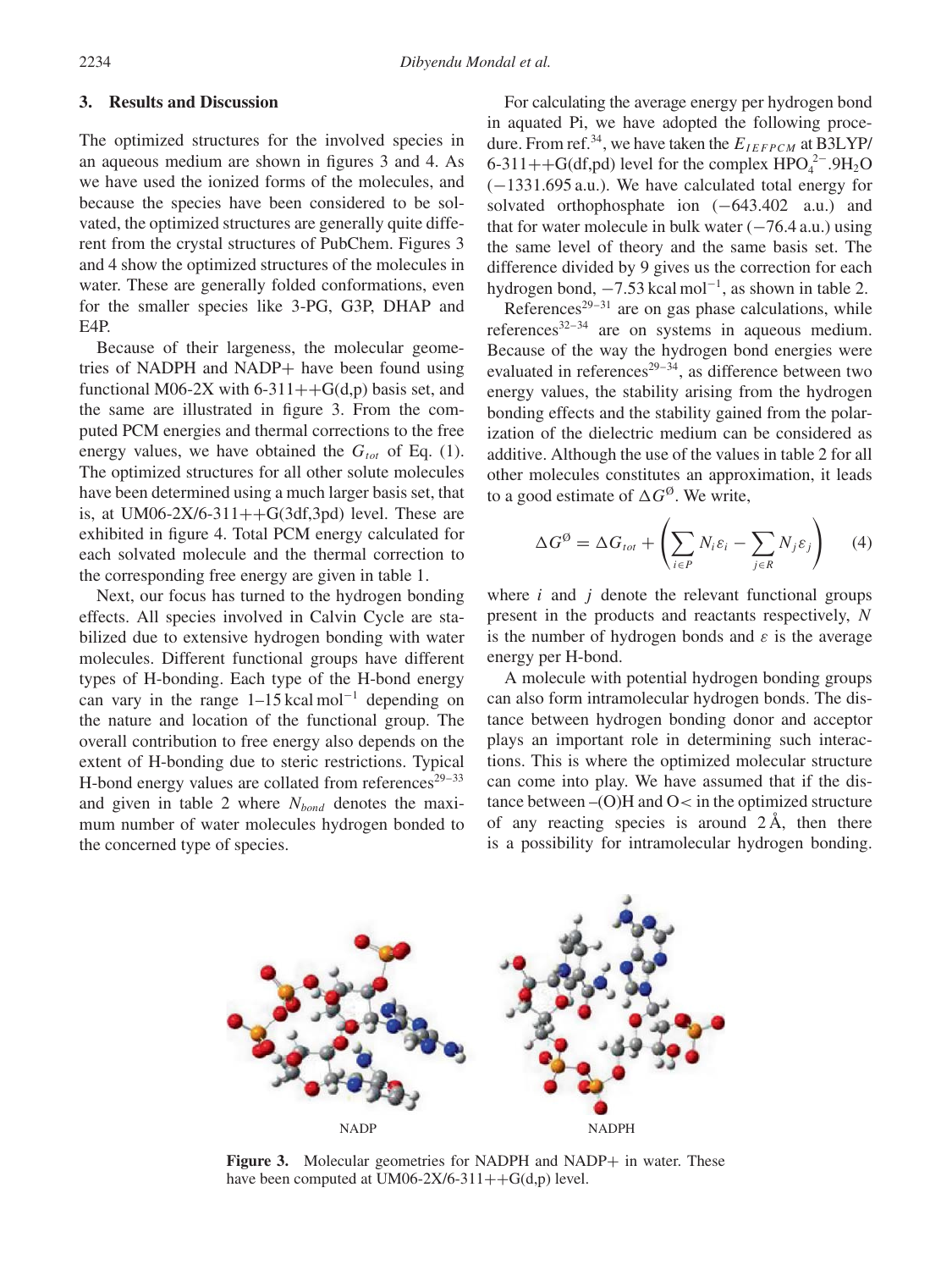

**Figure 4.** PCM optimized molecular geometries calculated at UM06-2X/6-  $311++G(3df,3pd)$  level. The solute molecules are in water.

For example, the ketone group is often involved in intramolecular hydrogen bonding with an alcoholic hydroxyl group. Steric influence can hinder water molecules from approaching the carbonyl group. Hence, we have considered that in general the hydrogen bonding stability for an internal ketone group should be lower than that of acetone and approximately equal to that of aldehyde in table 2. The aldehyde group being a terminal group is accessible to hydrogen bonding with water. Similarly, a close proximity of another alcohol group and steric congestion barring the approach of a water molecule can lead to intramolecular hydrogen bonding between vicinal alcohol groups. Phosphate and carboxylate groups would have one intramolecular hydrogen bond with an adjacent hydroxyl group when the latter bears a close proximity, and therefore, one less intermolecular hydrogen bonding has been considered in such cases. The stabilization energy for the intramolecular hydrogen bonding in these cases is taken as that for the alcoholwater complex in table 2. The number of intermolecular hydrogen bonding with solvent molecules along with the nature and actual number of intramolecular hydrogen bonding for the optimized geometry of each particular species are given in table 3.

Hydrogen bonding contributions to free energy of different molecules (table 3) has been used to calculate  $\Delta G_{H\textrm{-}bond}$  for each reaction of Calvin cycle. Explicit hydrogen bonding contribution to the free energies of the aquated ATP and ADP have not been included in table 3 as the basic chemical structures of these two molecules differ only by a phosphate group. The optimized structure of ATP(*aq.*) in figure 4 shows that the oxygen atom attached to the *α*-positioned phosphorous is rather not accessible to the water molecule for hydrogen bonding. That is, ATP has overall four more "phosphate-type" hydrogen bonds than ADP, while Pi has nine such bindings. This observation has been taken into account whilst calculating the free energy changes for reactions  $(R2)$  and  $(R12)$  in table 4. Also, figure 3 shows the amide group to be more exposed to solvent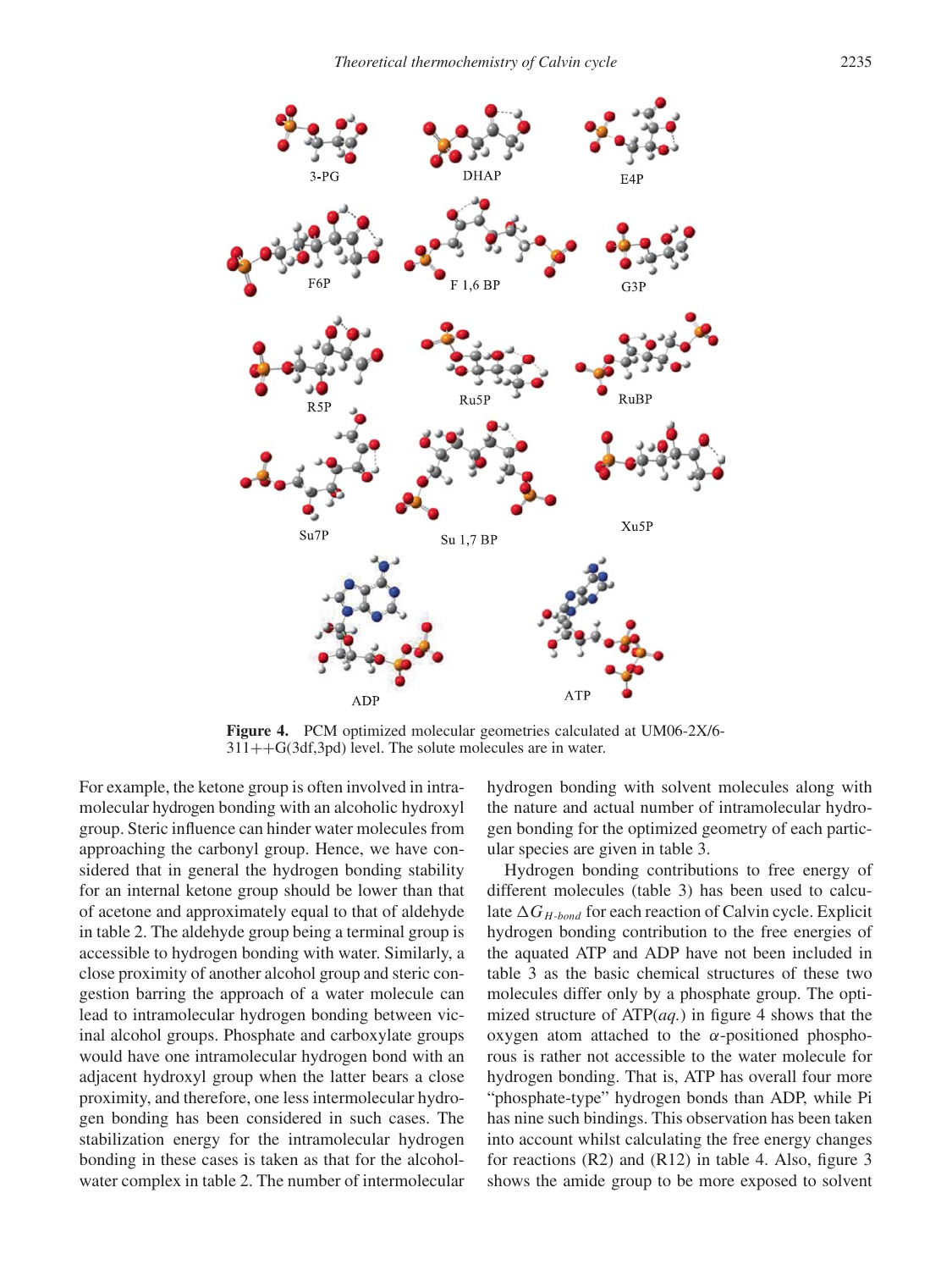**Table 1.** Total energy for the optimized geometry of the solvated molecule and thermal correction to free energy calculated from UM06-2X/6-311++G(3df,3pd) methodology at 298.15 K. These calculations have been done by SCRF-PCM method and for an aqueous phase using the default dielectric constant 78.39.

| Molecule                             | $E_{PCM}$ (a.u.) | $G_{thermal}$ (a.u.) $G_{tot}$ (a.u.) |                |
|--------------------------------------|------------------|---------------------------------------|----------------|
| 3-Phosphoglycerate (3-PG)            | $-985.228808$    | 0.053700                              | $-985.175108$  |
| Glyceraldehyde-3-P (G3P)             | $-910.426430$    | 0.062597                              | $-910.363833$  |
| Dihydroxy acetone-P (DHAP)           | $-910.432465$    | 0.060693                              | $-910.371772$  |
| Fructose-1,6-P <sub>2</sub> (F1,6BP) | $-1820.881159$   | 0.152184                              | $-1820.728975$ |
| Fructose-6-P (F6P)                   | $-1254.034497$   | 0.154698                              | $-1253.879799$ |
| $Xylulose-5-P (Xu5P)$                | $-1139.500658$   | 0.122956                              | $-1139.377700$ |
| Erythrose-4-P (E4P)                  | $-1024.963667$   | 0.094407                              | $-1024.869260$ |
| Sedoheptulose-1,7- $P_2$ (Su-1,7BP)  | $-1935.412698$   | 0.184107                              | $-1935.228591$ |
| Sedoheptulose-7-P (Su7P)             | $-1368.559149$   | 0.185108                              | $-1368.374041$ |
| $Ribose-5-P (R5P)$                   | $-1139.495651$   | 0.124128                              | $-1139.371523$ |
| Ribulose-5-P (Ru5P)                  | $-1139.499537$   | 0.124900                              | $-1139.374637$ |
| Ribulose-1,5- $P_2$ (RuBP)           | $-1706.350005$   | 0.121344                              | $-1706.228661$ |
| Adenosine triphosphate (ATP)         | $-2665.042613$   | 0.226311                              | $-2664.816302$ |
| Adenosine diphosphate (ADP)          | $-2097.719701$   | 0.220961                              | $-2097.498740$ |
| <b>NADPH</b> <sup>a</sup>            | $-3502.704418$   | 0.465889                              | $-3502.238529$ |
| $NADP^{+a}$                          | $-3501.985968$   | 0.460561                              | $-3501.525408$ |
| Carbon di-oxide $(CO2)$              | $-188.586875$    | $-0.008805$                           | $-188.595680$  |
| Phosphate (Pi)                       | $-643.280545$    | $-0.002575$                           | $-643.283120$  |
| Water $(H2O)$                        | $-76.429582$     | 0.003845                              | $-76.425737$   |
| $H_3O^+$                             | $-76.814756$     | 0.015829                              | $-76.798927$   |

 $a$ At UM06-2X/6-311++G(d,p) level using PCM and 298.15 K.

in NADPH than in NADP<sup>+</sup>. Thus, the maximum hydrogen bonding stability of NADPH relative to NADP<sup>+</sup> can be estimated to be about 20 kcal mol−<sup>1</sup> accounting

for two carbonyl-water bonds, four (N)H-water bonds, and two (H)N-water bonds. In reality the amide group in NADP<sup>+</sup> is partially exposed and that in NADPH is

**Table 2.** Average hydrogen bonding energy  $(\epsilon)$  and the number of hydrogen bonds ( $N_{bond}$ ) for species with different functional groups.

| $\epsilon$ (kcal mol <sup>-1</sup> )<br>Hydrogen bonded System |                      | $N_{bond}$                  | Ref. |
|----------------------------------------------------------------|----------------------|-----------------------------|------|
| $H_2O \cdots H-OH^a$                                           | $\epsilon_1 = -2.39$ | 4                           | 29   |
| $H_2CO \cdots H-OH^a$                                          | $\epsilon_2 = -2.15$ | 2                           | 29   |
| $(CH_3)_2CO \cdot \cdot \cdot H-OH^a$                          | $\epsilon_3 = -3.61$ | $\mathcal{D}_{\mathcal{L}}$ | 29   |
| $C_2H_5O(H)\cdots H-OH^b$                                      | $\epsilon_4 = -3.29$ | 3                           | 30   |
| $H_2O \cdots HOC_2H_5^b$                                       |                      |                             |      |
| $H-O-H\cdots CO2$ <sup>c</sup>                                 | $\epsilon_5 = -2.47$ |                             | 31   |
| $C(O)O^- \cdots H-O-H$                                         | $\epsilon_6 = -13.6$ | 3                           | 32   |
| $H_2O \cdots H_3O^{+d}$                                        | $\epsilon_8 = -3.58$ | 3                           | 33   |
| $HPO42– \cdots H-O-He$<br>$H_2O \cdots HPO_{4}^{2-e}$          | $\epsilon_7 = -7.53$ | 9                           | 34   |

<sup>a</sup>The quantity  $\epsilon$  was estimated as  $\Delta E(T)$ -BSSE(T)- $\Delta Z$ PVE(D) using HF, B3LYP and MP2 levels with the basis aug-cc-pvDZ(D) and aug-ccpvTZ(T) (ref. $29$ ).

bFor alcohol-water system we have considered the average of the two types of H-bonding energies like  $X-H\cdots$  OH<sub>2</sub> and HO–H $\cdots$  XH where DA stands for proton donor and acceptor, respectively. We have considered two WE and one EW in our calculation on the water-ethanol system (ref. $30$ ).

<sup>c</sup>Only the most stable T-shaped configuration is considered (ref.  $31$ ).

 $dHy$ drogen atoms of  $H_3O^+$  are only involved in hydrogen bonding  $(ref. 33)$ .

<sup>e</sup>As discussed in text, using the data from ref.<sup>34</sup>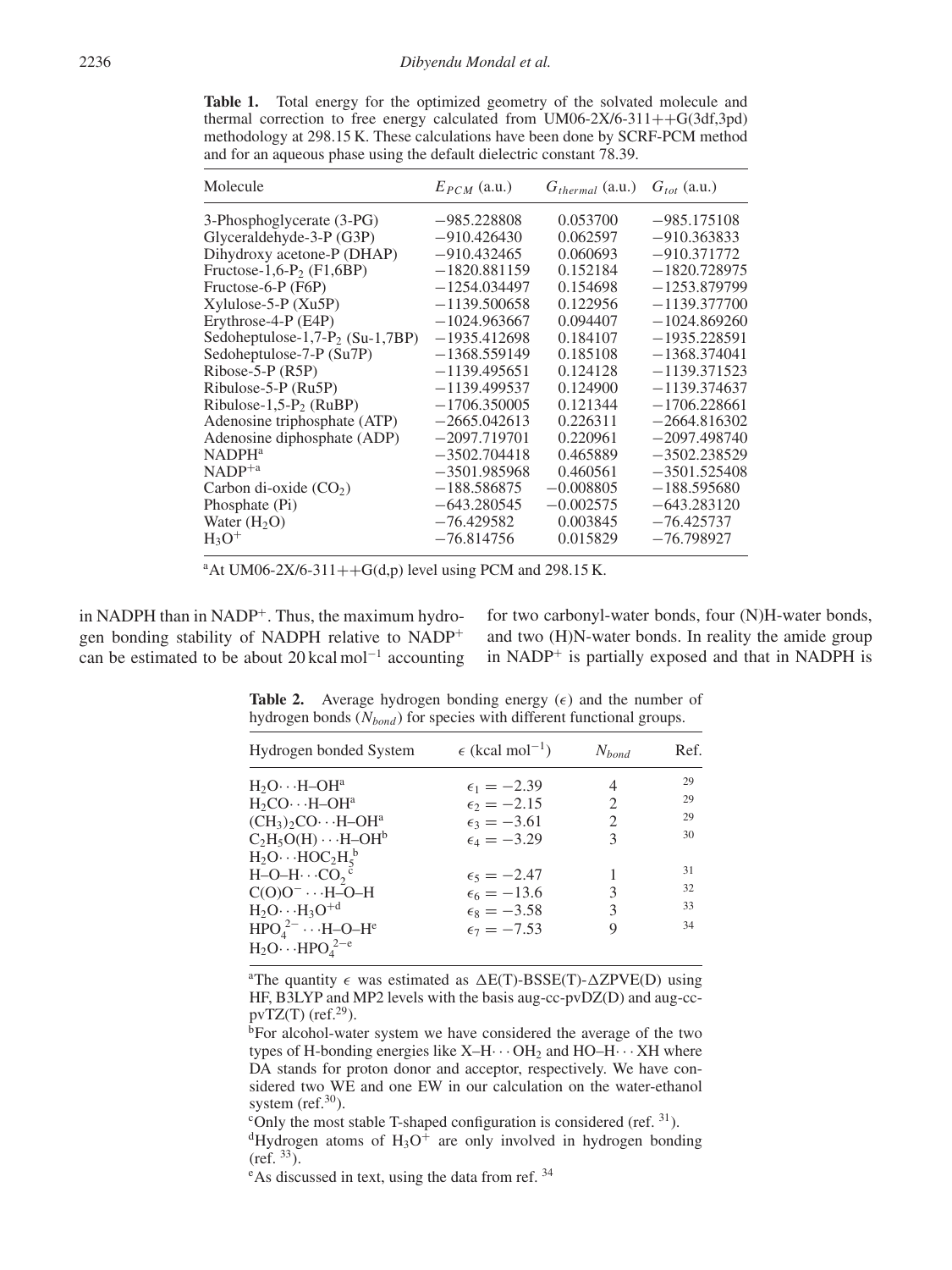|                                     |        | Hydrogen bonding |                                                               |                |  |
|-------------------------------------|--------|------------------|---------------------------------------------------------------|----------------|--|
|                                     | Total  | Intramolecular   | to $G^{\emptyset}$                                            |                |  |
| <b>Species</b>                      | Number | Number           | Nature <sup>a,b,c,d</sup>                                     | $(kcal mol-1)$ |  |
| 3-Phosphoglycerate (3-PG)           | 14     |                  | $(CO)O \cdot \cdot \cdot HO-$                                 | $-97.31$       |  |
| Glyceraldehyde-3-P (G3P)            | 13     | $\Omega$         |                                                               | $-74.41$       |  |
| Dihydroxy acetone-P (DHAP)          | 13     | 1                | $(C)O \cdot \cdot HO-$                                        | $-72.26$       |  |
| Fructose-1,6- $P_2$ (F1,6BP)        | 27     | 1                | $(C)O \cdot \cdot \cdot HO-$                                  | $-152.24$      |  |
| Fructose-6-P (F6P)                  | 22     | 2                | $(C)O \cdot \cdot \cdot HO-$                                  | $-99.72$       |  |
| $X$ ylulose-5-P $(Xu5P)$            | 19     | 3                | $2(C)O \cdot \cdot \cdot HO-$<br>$(P)O \cdot \cdot \cdot HO-$ | $-86.56$       |  |
| Erythrose-4-P (E4P)                 | 16     | 1                | $-HO(-H)$                                                     | $-80.99$       |  |
| Sedoheptulose-1,7- $P_2$ (Su-1,7BP) | 30     | 1                | $(C)O \cdot \cdot \cdot HO-$                                  | $-162.11$      |  |
| Sedoheptulose-7-P (Su7P)            | 23     | 3                | $2(C)O \cdot \cdot \cdot HO-$<br>$-HO \cdots HO$              | $-106.30$      |  |
| $Ribose-5-P (R5P)$                  | 19     | 1                | $-HO \cdot \cdot \cdot HO$                                    | $-90.86$       |  |
| Ribulose-5-P (Ru5P)                 | 19     | 2                | $(C)O \cdot \cdot \cdot HO-$                                  | $-89.85$       |  |
| Ribulose-1,5- $P_2$ (RuBP)          | 24     |                  | $(C)O \cdot \cdot \cdot HO-$                                  | $-142.37$      |  |

**Table 3.** Estimation of the contribution of hydrogen bonding to standard free energy of the solvated species.

a(C)O···HO- denotes intramolecular hydrogen bonding between carbonyl oxygen and adjacent hydroxyl group.

 $b(H)$ O···HO– denotes intramolecular hydrogen bonding between oxygen of an alcohol group with adjacent hydroxyl group.

<sup>c</sup>(CO)O···HO– denotes intramolecular hydrogen bonding between carboxylate oxygen and adjacent hydroxyl group.

 $d(P)O \cdot \cdot HO-$  denotes intramolecular hydrogen bonding between oxygen atom attached to the phosphorous with the adjacent hydroxyl group.

partially hidden. At most only half of this data (10 kcal mol<sup>-1</sup>) can be used for the estimation of free energy of step (R2). The calculated standard free energy changes for various reactions are given in this table.

From table 4 it is evident that our calculated  $\Delta G^{\emptyset}$ is generally in agreement with  $\Delta G'$  obtained from ref.1, especially considering that such small values are extremely difficult to simulate from hard core abinitio quantum chemical calculations involving certain approximations in the guise of a chosen functional and the basis set truncation error. Somewhat large deviations are noticed only for reactions (R2), (R5) and (R12). For a negative  $\Delta G'$ , we have always obtained a negative  $\Delta G^{\emptyset}$ . Corresponding to a small positive  $\Delta G'$ ,

**Table 4.** Calculation of Standard free energies of reaction ( $\Delta G^{\emptyset}$  in kcal mol<sup>-1</sup>) in aqueous phase (dielectric constant 78.39). We have used SCRF-PCM method, UM06-2X hybrid functional and 6-311++G (3df, 3pd) basis set.

|       | Reaction                                                    | $\Delta G_{tot}$ |             | $\Delta G_{H\text{-bond}}$ Calc. $\Delta G^{\circ}$ | Obs. $\Delta G^{\prime a}$ |
|-------|-------------------------------------------------------------|------------------|-------------|-----------------------------------------------------|----------------------------|
| (R1)  | $CO2+RuBP+3H2O \rightarrow 23-PG+2H3O+$                     | $32.68^{b}$      | $-40.22$    | $-7.54$                                             | $-8.3$                     |
| (R2)  | $3-PG+ATP+NADPH+H_3O^+ \rightarrow ADP+G3P+NADP^+ +H_2O+Pi$ | $-10.83^{b}$     | $-4.75^{c}$ | $-15.58^{c}$                                        | $-4.3$                     |
| (R3)  | $G3P \rightarrow DHAP$                                      | $-4.98$          | 2.15        | $-2.83$                                             | $-1.8$                     |
| (R4)  | $G3P+DHAP \rightarrow F-1,6BP$                              | 4.16             | $-5.57$     | $-1.41$                                             | $-5.2$                     |
| (R5)  | $F-1,6BP+H2O \rightarrow F6P+Pi$                            | $-5.15$          | $-5.69$     | $-10.84$                                            | $-3.4$                     |
| (R6)  | $G3P + F6P \rightarrow Xu5P + E4P$                          | $-2.09$          | 6.58        | 4.49                                                | $+1.5$                     |
| (R7)  | $DHAP + E4P \rightarrow Su-1,7BP$                           | 7.81             | $-8.86$     | $-1.05$                                             | $-5.6$                     |
| (R8)  | $Su-1,7BP+H_2O \rightarrow Su7P+Pi$                         | $-1.78$          | $-2.40$     | $-4.18$                                             | $-3.4$                     |
| (R9)  | $G3P+Su7P \rightarrow R5P+Xu5P$                             | $-7.12$          | 3.29        | $-3.83$                                             | $+0.1$                     |
| (R10) | $Xu5P \rightarrow Ru5P$                                     | 1.92             | $-3.29$     | $-1.37$                                             | $+0.2$                     |
| (R11) | $R5P \rightarrow Ru5P$                                      | $-1.95$          | 1.01        | $-0.94$                                             | $+0.5$                     |
| (R12) | $Ru5P+ATP+H_2O \rightarrow RuBP+ADP+H_3O^+$                 | $24.88^{b}$      | $-22.40$    | $+2.48$                                             | $-5.2$                     |

<sup>*a*</sup>Standard physiological free energy change of the reaction from ref.<sup>1</sup>

*b*Using the experimental heat of hydration of proton−266.0 kcal mol<sup>-1</sup> from ref.<sup>35</sup>

 $c$ Assuming hydrogen bonding energy difference between NADP<sup>+</sup> and NADPH is 10.0 kcal/mol.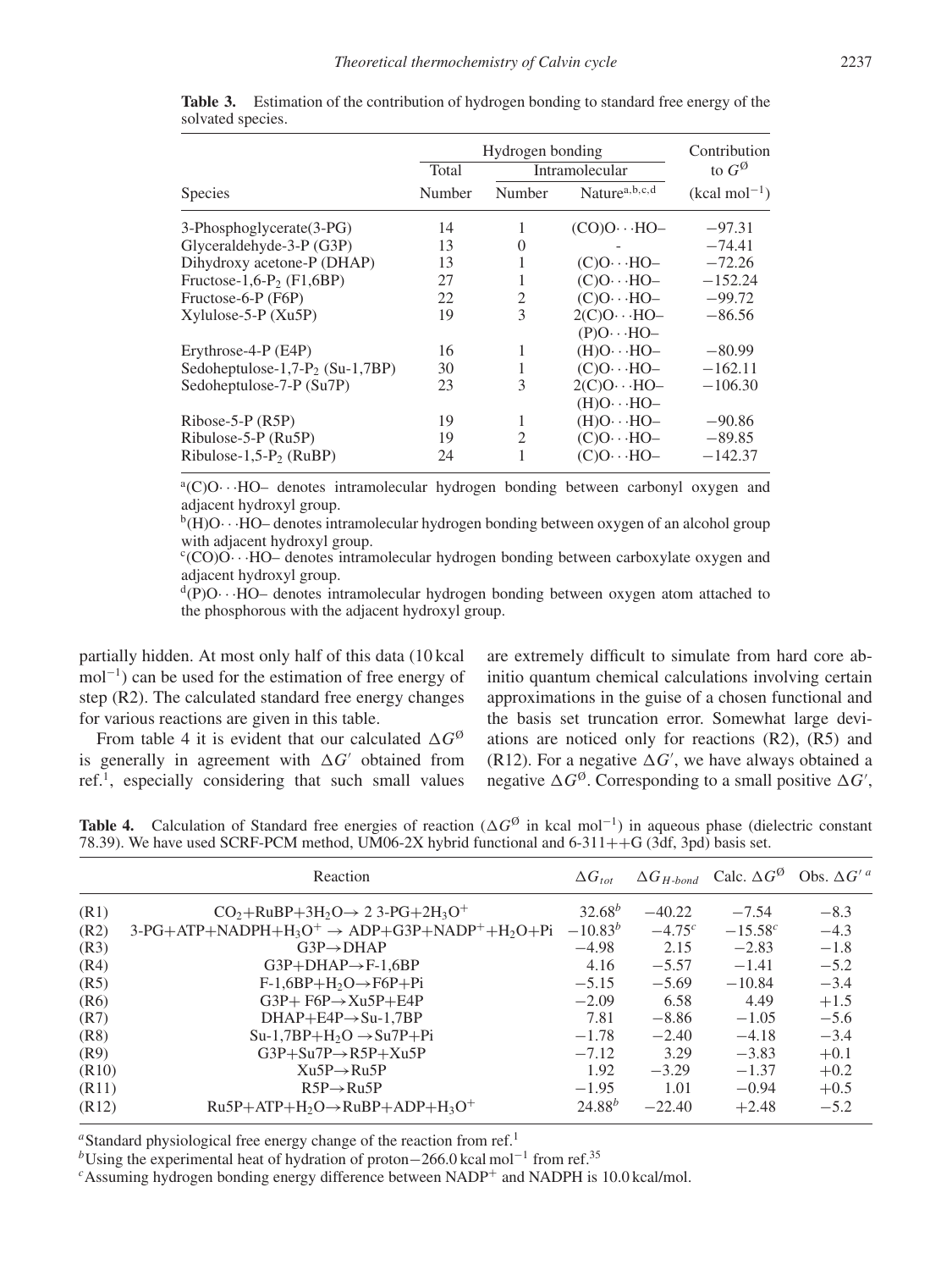**Table 5.** Experimental concentrations of different species from ref. $1$ 

| Solute                               | Concentration (mM)    |  |  |
|--------------------------------------|-----------------------|--|--|
| 3-Phosphoglycerate (3-PG)            | 1.400                 |  |  |
| Glyceraldehyde-3-P (G3P)             | 0.032                 |  |  |
| Dihydroxy acetone-P (DHAP)           | 0.640                 |  |  |
| Fructose-1,6-P <sub>2</sub> (F1,6BP) | 0.097                 |  |  |
| Fructose-6-P (F6P)                   | 0.530                 |  |  |
| $Xylulose-5-P (Xu5P)$                | 0.021                 |  |  |
| Erythrose-4-P (E4P)                  | 0.020                 |  |  |
| Sedoheptulose-1,7- $P_2$ (Su-1,7BP)  | 0.114                 |  |  |
| Sedoheptulose-7-P (Su7P)             | 0.248                 |  |  |
| $Ribose-5-P (R5P)$                   | 0.034                 |  |  |
| Ribulose-5-P (Ru5P)                  | 0.012                 |  |  |
| Ribulose-1,5- $P_2$ (RuBP)           | 2.040                 |  |  |
| Adenosine diphosphate (ADP)/         | 1:3                   |  |  |
| Adenosine triphosphate (ATP)         |                       |  |  |
| Carbon di-oxide $(CO2)$              | 33.6 <sup>a</sup>     |  |  |
| $[NADPH]/[NADP^+]$                   | 1.000                 |  |  |
| Phosphate (Pi)                       | 1.000                 |  |  |
| $H_3O^+$                             | $2.00 \times 10^{-5}$ |  |  |

*<sup>a</sup>* From ref.36

we have obtained either a small positive or a small negative  $\Delta G^{\emptyset}$ . The credit for this success goes to the DFT methodology and the functional M06-2X that is reputed for reproducing benchmark thermochemistry.

To obtain the free energy changes under experimental steady state conditions, we have used steady state concentrations of different intermediates from ref.<sup>1</sup> As the concentration of  $CO<sub>2</sub>$  given in this reference is too low and likely to be a printing mistake, we have adopted the saturated concentration from ref.36 The chosen concentrations are collated in table 5 for a ready reference.

Since the steady state free energy change of a reaction is more important than the standard free energy change for considering the reversibility, we have used equation (3) to calculate the  $\Delta G$  for each reaction and compared it with the experimental value in table 6. In most of the cases, the calculated  $\Delta G$  agrees with the experimental data within  $\pm 2$  kcal/mol. Large deviations have been found only for reactions (R1), (R2) and (R5). The most prominent deviation is shown by (R1). This is understandable as the concentration of  $CO<sub>2</sub>$  used in ref.<sup>1</sup> was too low  $(0.4 \times 10^{-3} \text{ atm. or } 0.01635 \text{ mM}).$ Use of the known solubility (33.6 mM) would lead to an improved experimental  $\Delta G^s$  of −14.3 kcal mol<sup>-1</sup> that has a smaller difference from our calculated value −30.6 kcal mol−1. Still, the much lower values calculated for  $\Delta G$  of reactions (R1), (R2) and (R5) lead us to conclude that these three reactions indeed would have large negative free energy changes.

Table 6 also clarifies that the reactions involving enzymes such as RuBisCO, PGK and GADPH, FBPase, SBPase and PRK, that is, reactions (R1), (R2), (R5), (R8) and (R12), are the driving force under experimental conditions. This is so because the reactions with high negative free energy changes are mainly unidirectional and they propel metabolic regulation, whereas reactions having small negative or positive values for the free energy change often take place in a reversible manner. In particular, reactions  $(R1)$ ,  $(R2)$  and  $(R5)$  appear to very strongly regulate the Calvin cycle. This contrasts with the observation of Bassham and Krause<sup>1</sup> that

Table 6. Free energies of reaction in kcal mol<sup>-1</sup> at steady state concentrations of different reacting species. Steps with *-G <* −6 kcal/mol are regulating and they are indicated by *R*.

|       | Reaction                                                         | $RT$ ln $O$ | $\Delta G$ (calc.) <sup>a</sup> | $\Delta G^s$ (ref. <sup>1</sup> ) |
|-------|------------------------------------------------------------------|-------------|---------------------------------|-----------------------------------|
| (R1)  | $CO2+RuBP+3H2O\rightarrow 2$ 3-PG+2H <sub>3</sub> O <sup>+</sup> | $-23.11$    | $-30.65R$                       | $-9.8 \pm 1 R$                    |
|       |                                                                  |             |                                 | $-14.3 \pm 1^{b}$                 |
| (R2)  | $3-PG+ATP+NADPH+H_3O^+ \rightarrow ADP+G3P+NADP^+ +H_2O+Pi$      | 3.52        | $-12.06R$                       | $-1.6 \pm 1$                      |
| (R3)  | $G3P \rightarrow DHAP$                                           | 1.78        | $-1.05$                         | $-0.2 \pm 1$                      |
| (R4)  | $G3P+DHAP \rightarrow F-1.6BP$                                   | 5.01        | 3.60                            | $-0.4 \pm 1$                      |
| (R5)  | $F-1,6BP+H_2O \rightarrow F6P+Pi$                                | $-3.09$     | $-13.93 R$                      | $-6.5 \pm 1 R$                    |
| (R6)  | $G3P + F6P \rightarrow Xu5P + E4P$                               | $-2.19$     | 2.30                            | $-0.9 \pm 1$                      |
| (R7)  | $DHAP + E4P \rightarrow Su-1,7BP$                                | 5.39        | 4.34                            | $-0.2 \pm 1$                      |
| (R8)  | $Su-1,7BP+H_2O \rightarrow Su7P+Pi$                              | $-3.63$     | $-7.81 R$                       | $-7.1 \pm 1 R$                    |
| (R9)  | $G3P+Su7P \rightarrow R5P+Xu5P$                                  | $-1.43$     | $-5.26$                         | $-1.4 \pm 1$                      |
| (R10) | $Xu5P \rightarrow Ru5P$                                          | $-0.33$     | $-1.70$                         | $-0.1 \pm 1$                      |
| (R11) | $R5P \rightarrow Ru5P$                                           | $-0.62$     | $-1.56$                         | $-0.1 \pm 1$                      |
| (R12) | $Ru5P+ATP+H_2O \rightarrow RuBP+ADP+H_3O^+$                      | $-8.11$     | $-5.63R$                        | $-3.8 \pm 1$ $R^{\prime\prime}$   |

 $^{a}_{\iota} \Delta G = \Delta$ 

<sup>*b*</sup> After correcting for CO<sub>2</sub> concentration. *c* Possibility of being partially in control (indicated by prime) was tentatively suggested in ref.<sup>1</sup>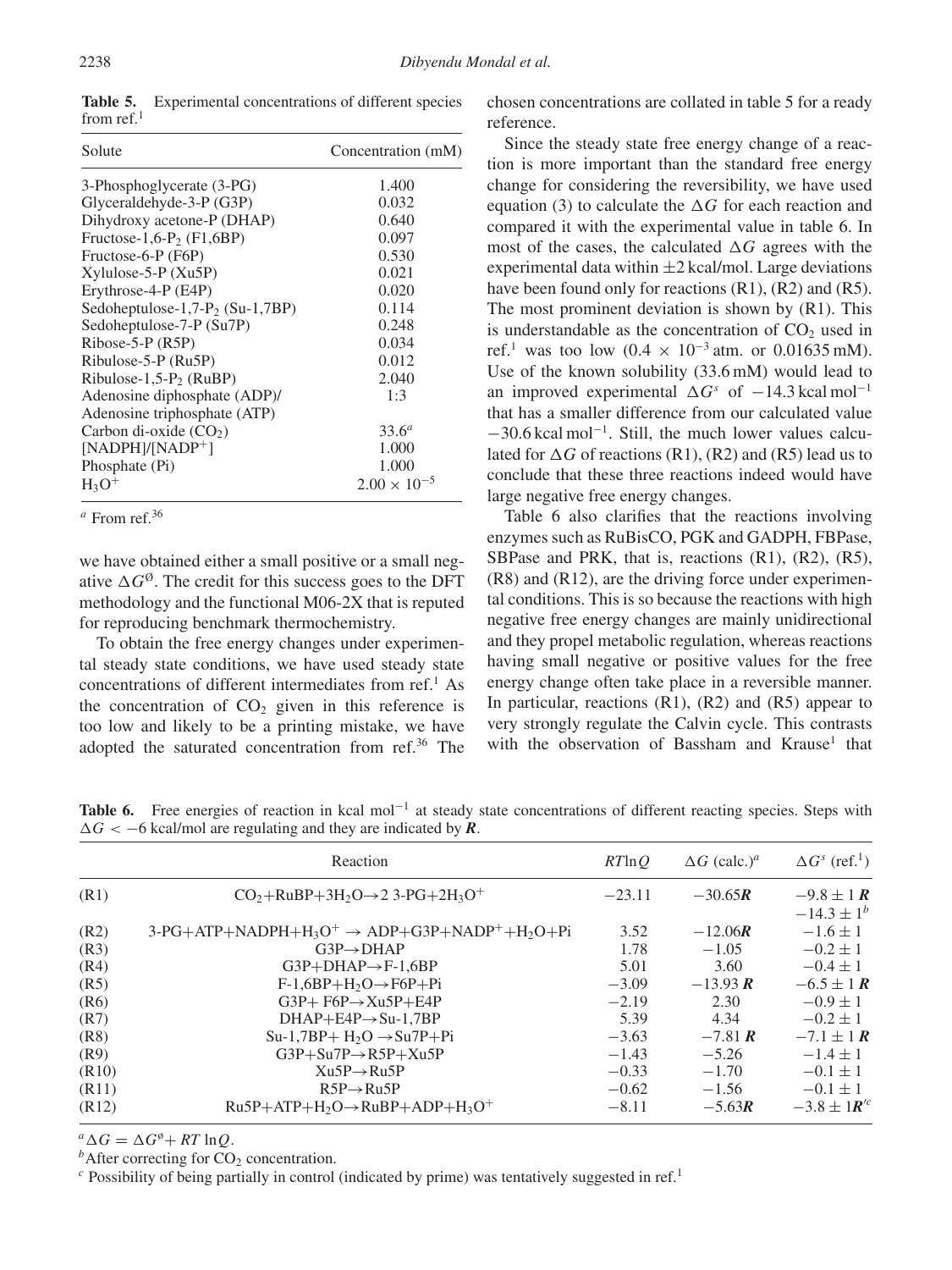reaction (R2) may not be a regulating step while reaction (R12) may be partially in control.

The reason for the large (negative) free energy associated with reaction (R1) is the strong hydrogen bonding found for the rather small molecule ion  $3-PG<sup>3−</sup>$  with charge  $-3$ . Similarly, the large (negative)  $\Delta G$  calculated for reaction (R2) arises from the strong intramolecular hydrogen bonding in solvated Pi  $[HPO<sub>4</sub><sup>2−</sup>.9H<sub>2</sub>O$ (aq.)]. The same phenomenon has been observed for reactions (R5) and (R8). For reaction (R8), the slightly large PCM stability of Su-1,7BP in its bent conformation (figure 4) partially counters this effect and produces an overall  $\Delta G$  of  $-7.8$  kcal/mol (observed:  $-7.1 \pm 1$ 1 kcal/mol).

Considering the estimated free energy in table 6, we present the Calvin cycle in a slightly modified form in figure 5 where the strongly irreversible steps are shown as bold red arrows, while the reversible conversions are indicated by dashed blue lines.

There are several obvious pitfalls in such complicated calculations. One is that we have optimized all structures in water medium having dielectric constant 78.39, and some amount of error can occur as the exact dielectric constant of stroma fluid is unknown. The volume of the fluid is an important factor too, as the aqueous part is contained within membrane in a fibrous and protein environment so that the assumption of a uniform dielectric continuum becomes questionable. As most of the reactants and products are charged organic molecules, newer complications arise. Whereas an electrolyte can increase the dielectric constant of the solution, a covalent organic moiety will have the opposite effect. The present work has been conducted assuming that these two opposite effects nullify each other,



**Figure 5.** The Calvin cycle redrawn: the controlling steps are shown in bold and red, while potential reversible steps are indicated by dashed blue lines.

especially because the concentrations involved are low enough to cause only minor changes in the dielectric constant.

Another drawback is to rely on a functional and a finite basis set, which always gives rise to inherent errors in a calculation. Nevertheless, in most cases the error in the product energies cancels the error in the energy of reactants so that the energy change is more or less correctly reproduced when a good theoretical methodology is in use along with a sufficiently large basis set.

The third problem arises from an estimation of the hydrogen bond corrections. This is certainly not an easy job, and we have adopted theoretical values from a number of sources. But there is a fallacy: the average alcoholic hydrogen bond energy differs, albeit slowly, from methanol to ethanol to glycol to, so to say, fructose and glucose. $30,37$  Also, these values were obtained by using different methods employing different basis sets.

In spite of these limitations, reactions  $(R1)$ ,  $(R2)$  and (R5) are seen to govern the Calvin cycle while reactions (R8) and (R12) provide good support. Figure 5 gives a better energetic representation of this metabolic process.

#### **4. Conclusions**

The free energy change accompanying each reaction has been estimated in four steps. First, we have optimized the geometry of each solute molecule in water by using the SCRF-PCM methodology. Quantum chemical calculations have been done at the DFT level using the new versatile functional M06-2X and the really extensive  $6-311++G(3df,3pd)$  basis set. A vibrational frequency analysis and estimation of the thermal correction to free energy have been achieved by using FREQ code word in G09. As the PCM method fundamentally gives an estimate of Born free energy of charge-dielectric interaction and Onsager free energy of dipole-dielectric interaction, an explicit accounting for the hydrogen bonding is evidently required. The hydrogen bonding corrections for specific types of functional groups and molecules have been gathered from different sources, and in one case (for Pi), the hydrogen bonding correction has been estimated as the difference of SCRF-PCM energy between the solvated complex  $HPO_4^{2-}.9H_2O$  and the sum of energies for the solvated ion  $HPO<sub>4</sub><sup>2−</sup>$  plus 9 solvated water molecules in bulk water. Then we have calculated the  $\Delta G^{\emptyset}$  for each reaction. Addition of the term *kT* ln*Q* has reproduced the free energy changes under experimental (physiological) conditions at 25 $\degree$ C. These estimated  $\triangle G$  values are